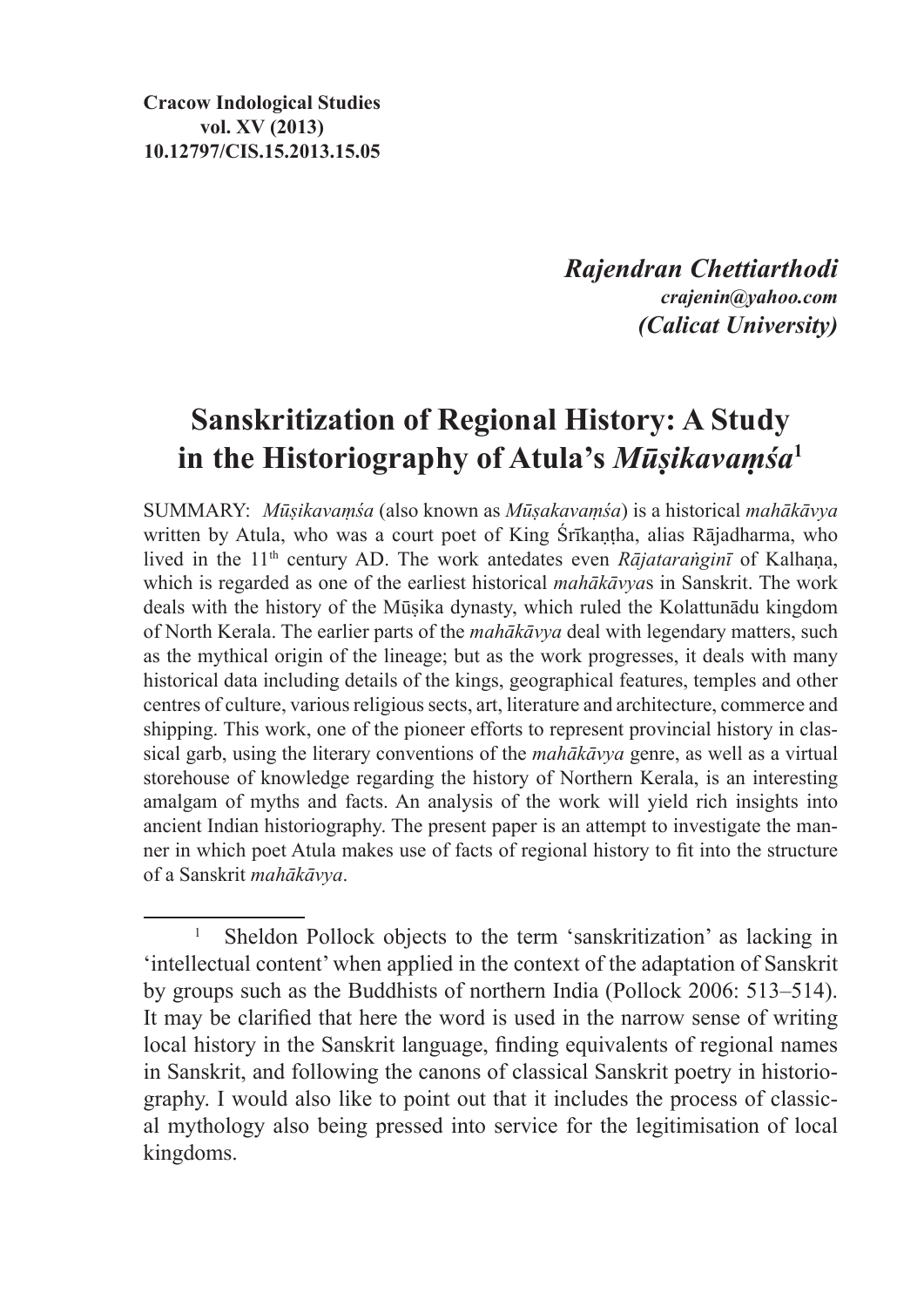KEYWORDS: Sanskritization, regional history, *Mūṣikavaṃśa,* historical *mahākāvya*s, Atula, King Śrīkaṇṭha, *Rājataraṅginī*, Kalhaṇa, Kolattunādu kingdom of North Kerala.

*Mūṣikavaṃśa* is an interesting historical poem about the dynastical lineage of a royal family of North Kerala known by that name. It is now generally maintained that the kings of the dynasty ruled over the territory comprising Kolattunādu of later times. The poem was brought to the attention of the world of scholars in 1916 by T. A. Gopinatha Rao. The work, available in two incomplete manuscripts deposited in the collection of the Kerala University Oriental Research and Manuscripts Library, was published by Dr. K. Raghavan Pillai in 1977. The published version consists of about 1000 verses arranged in 15 cantos. The name of the author can be ascertained as Atula on the basis of the colophons available at the end of some cantos of the work. From the work, it can also be gathered that the author was a court poet of the Mūṣika king, Śrīkaṇṭha, alias Rājadharma, with whose description the existing version of the poem comes to an end. Though the exact date of the work cannot be determined, it cannot be later than the  $12<sup>th</sup>$  century, the date of the reign of King Śrīkantha. The poem, thus, is either roughly of the same date as that of the celebrated *Rājataraṅgiṇī* of Kalhaṇa or even slightly earlier than it. However, there are fresh evidences which suggest a slightly earlier date for the work. King Śrīkaṇtha, contemporary with Atula, is referred to by the term *kartr̥* in the following verse:

*lakṣmyā pratītayaśasā bhuvi kartr̥nāmnā bhartrāhvayena ca dadhad*  [*dadhatā?*] *vaṭukeśvarākhyām / puṁso vapurvidhirivaiṣajarāvatīrṇam bhūyovatīrṇa iva yah prathamo varāhaḥ //*<sup>2</sup>

M. G. S. Narayanan maintains that *kartr̥* and *kāri* are synonymous, and on the basis of this, he identifies him with Kandan Kāri of the Eramam– Chalapuram inscription belonging to AD 1020 and maintains that

<sup>2</sup> *Mūṣikavaṃśa* XV, verse no. 37*.* M. G. S. Narayanan cites it as verse no 36*.* See Narayanan 1970: 188.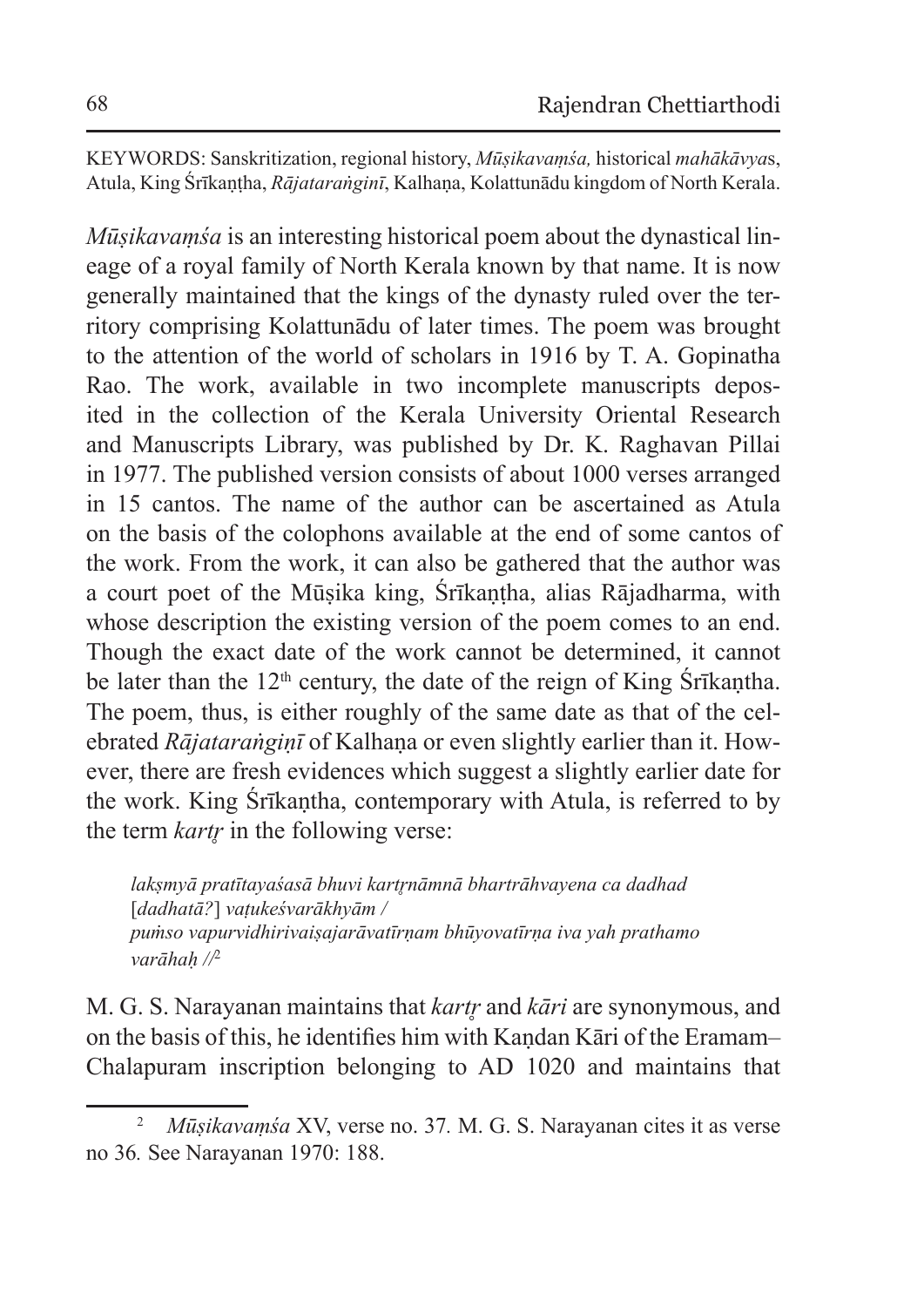the work has to be assigned to the first half of the  $11<sup>th</sup>$  century.<sup>3</sup> Thus, the work assumes tremendous significance as one of the earliest specimens of Sanskrit historiography as well as Sanskrit poetry composed in Kerala, which has a linguistic background different from that of the Indo–Aryan language stock. It effects a fusion of local history and classical framework of historiography reflecting the court culture of classical Sanskrit literature as typified by the canons of *mahākāvya*. The present paper proposes to investigate the manner in which the author brought about the fusion.

The story begins with an account of a pregnant queen, guarded by her family priest, escaping the animosity of sage Jāmadagnya Rāma, more popularly known as Paraśurāma ('Rama with axe') in the West coast of India, reaching the mountain called Eli. She is assaulted by a huge rat, which, however, is consumed by the flames emitted from her eyes and transformed into the form of the king of that mountain. He explains that he was transformed into a rat due to the curse of sage Kauśika. The queen delivers a male child, who later was properly educated by her priest. Thereupon, the poet narrates an interesting myth involving the story of a particular sacrifice conducted by Paraśurāma, the arch rival of *kṣatriya*s, to escape from whose wrath, the queen had fled to the mountain. It is mentioned that for the completion of the rite, he required the help of a *kṣatriya* and with the help of Parvatarāja, the mountain king, he got the services of the prince living in a cave. Afterwards the prince was consecrated in a temple by Paraśurāma and, due to this fact and also due to the fact that he was born in the Mūṣika mountain, got the name Rāmaghaṭa Mūṣika. King Rāmaghaṭa appoints Mahānāvika, a merchant (*śreṣṭhin*) from Māhiṣmatī, as his minister and builds Kola, the capital city of the dynasty. Crossing the Killā river, he visits the mountain and seeks the blessing of Paraśurāma. Learning about the subjugation of the Hehayas, his ancestors, by Suvarman, the king of Magadha, he starts his expedition of Deccan. He conquers his ancestral kingdom of Hehaya killing King Suvarman.

<sup>3</sup> Narayanan 1970: 191.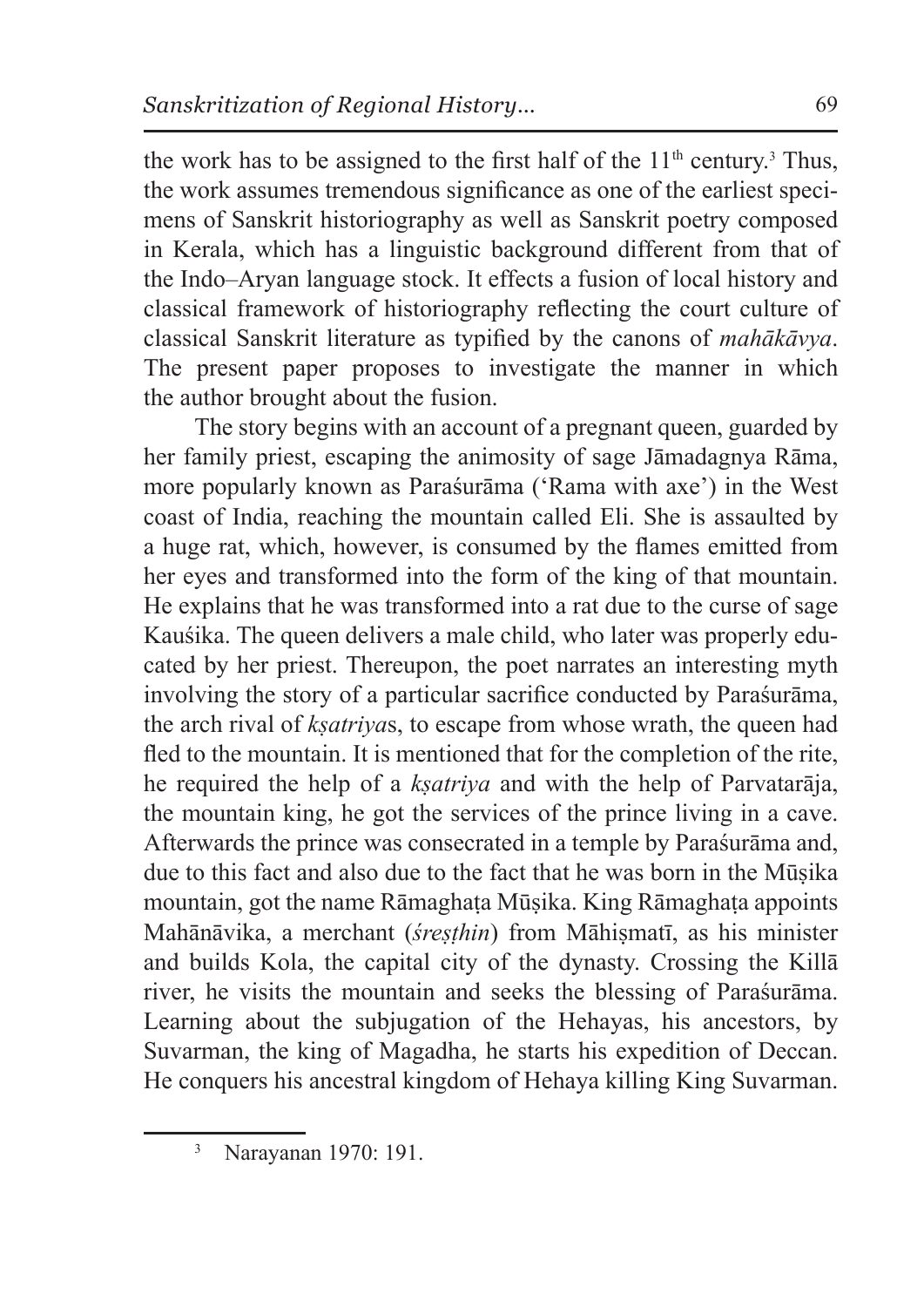He makes the son of Suvarman, presented by the chief queen, the king of Magadha. He marries Suvarman's daughter Bhadrasenā and installs his eldest son by her on the throne of the Hehaya kingdom and returns to the Mūṣika kingdom with his youngest son Nandana. Rāmaghata retires to the forest after making him the king. The pleasure -loving Nandana was succeeded by a lineage, among who were Ugra, Ugradhanvā, Simhasena, Candravarman, Brhatsuta and Ugrāśva. Ugrāśva entrusted the kingdom to Brhatsena, but when the latter died without an heir, he had to resume royal power again when the mighty Keralas attacked the kingdom. He repelled the enemies and after enthroning his son Citraketana, retired to the forest again. Then comes a long list of kings, ending with Śrīkaṇṭha, the patron of Atula.

The analysis of the poem is beset with some problems, the first one being its name itself. Both *Mūṣakavaṃśa* and *Mūṣikavaṃśa* are used rather indiscriminately to refer to the dynasty and the poem itself. Kunjunni Raja consistently uses the former word whereas in recent works, Raghavan Pillai and N. P. Unni use the word *Mūṣikavaṃśa*. Pillai informs that both the variants are found in the manuscripts. As per Monier-Williams, both mean the same, signifying 'the dynasty of a rat'. The reason for the appellation is obviously the giant rat appearing in the beginnings of the poem, who was actually the Lord of the Eli Mountain, the seat of the royal family, transformed into a rat due to the curse of sage Kauśika. According to Cirakkal Balakrishnan Nair, the son of a prince belonging to the Cirakkal royal family of the neighbourhood, which was a branch of the Kolattiri dynasty, the very myth of the rat owes its origin to the false etymology of Elimala as the mountain of rats. There is a mountain called Ezhimala in Malayalam in north Kerala, which very much fits into the description of the Eli mountain in the poem. Balakrishna Nair suggests that it was due to the mispronunciation of the word *ezhi* as *'eli'* by Europeans, which means a rat in the Malayalam language, that the lineage was named as Mūṣikavaṃśa. But this conjecture seems to be wrong since the word *mūṣika* occurs in the poem itself. There have been attempts to trace the word *mūṣika* to the plant *śirīṣa*, called *vāka* (*Acacia Sirissa*)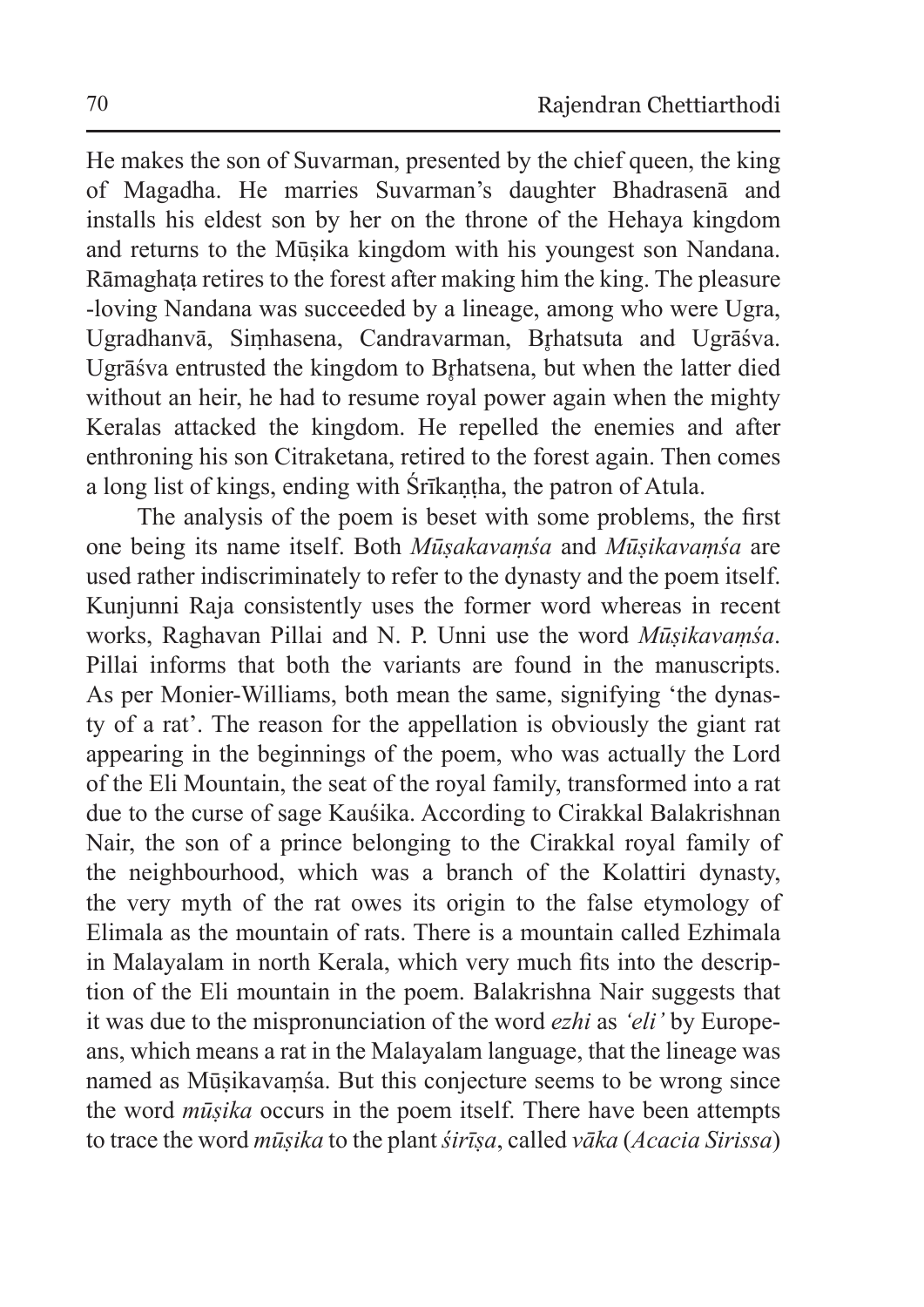in Malayalam, which grew abundantly on the hill and which was something like a totem of the royalty. It is reported by Balakrishnan Nair that a golden medal belonging to the Cirakkal royal family has a bunch of *śirīṣa* flowers between what he calls two *nandaka*s (possibly a type of swords) and five stars under the tree. In another medal, there is a brass lamp with a chain above a boat, and over the chain a perpendicular *nandaka*, and on the two sides of the pillar, two branches of *śirīṣa* flowers. These two were the royal emblems of the rulers of the Kolattunādu territory of north Kerala of later times, who seem to have inherited the royal lineage of the Mūsikavamśa.<sup>4</sup> Possibly, the rat myth was invented at quite early times due to the confusion of the meaning of the word *mūṣika*, which means both a rat and the *vāka* plant in Sanskrit.

Another problem related to the work is that it has lacunae at the beginning and at the end. The fact deprives us of an opportunity to learn any authorial statement regarding the aims of writing the work and the sources utilised by him in tracing the lineage as well as personal details related to him. The poem starts with the mythical genesis of the first king and the race itself and not much historical data are available from the existing account. As to the end, though it breaks off suddenly, not much seems remaining to be described as the account is about the reigning king with whom the poet was contemporaneous, as is evident from the consistent use of the present tense throughout there. It seems that the author, who was a court poet of Śrīkantha, the last king mentioned in the work, wanted to celebrate the race and lineage of his patron through the glorification of his ancestors and through tracing the lineage to the Hehaya kings of the lunar race, the rulers in a province in the Vindhya region of Central India. The work, thus, gives pan-Indian character to the lineage. It also authenticates the migration of the forefathers of the king by grafting the Paraśurāma myth to the consecration ceremony of the mythical founder, Rāmaghaṭa Mūṣika. M. G. S. Narayanan has pointed out that in the old Haihaya

Raghavan Pillai 1977: 7. The information was originally contained in an article by Chirakkal Balakrishnan Nair in *Vijnanakairali*, Vols. 9 & 11.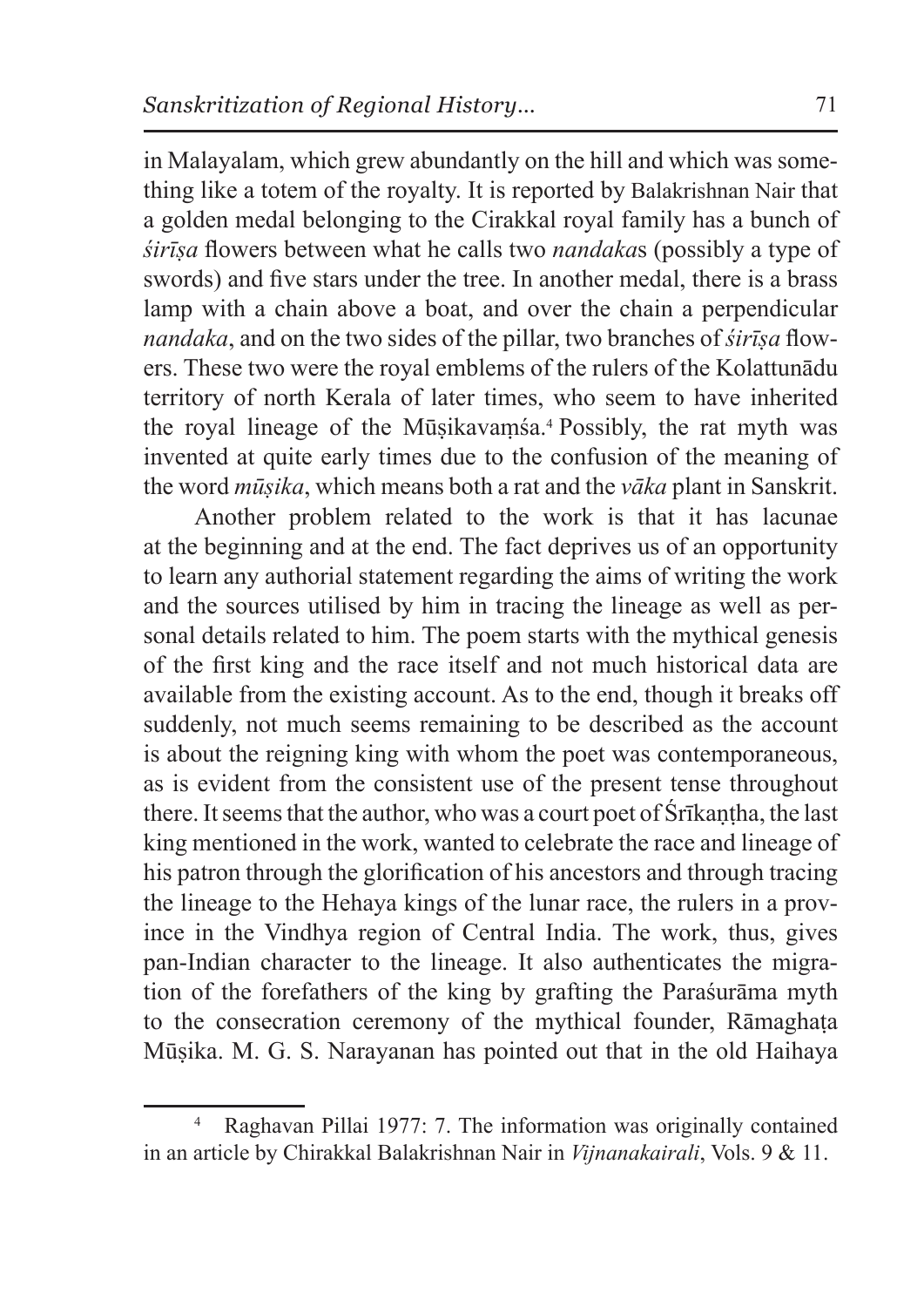country at the foot of the Vindhya, there is a hill called Ramghad, which contains a few painted caves, and Rāmaghata must have signified this place, which was the original abode of the Mūsikas.<sup>5</sup>

Yet another problem is related to the geographical identification of the places described in the poem. A lot of confusion seems to be generated by the fanciful *Keralotpatti* account  $(15<sup>th</sup>-16<sup>th</sup>$  centuries A.D.), wherein it is maintained that the dynasty belonged to the extreme South of Kerala. This was dispelled by the discovery of the work itself and scholars have since identified several places mentioned in the work in North Kerala.<sup>6</sup> Yet another problem is why such a dynastic lineage, if it existed at all, could be so thoroughly erased from the collective memory of the people of Kerala so as to leave no trace whatsoever until the discovery of the manuscripts of the work quite recently. Kunjunni Raja surmises that "there must have been cataclysmic changes in the Mūṣaka country not long after the time of Atula, which destroyed completely the entire kingdom; even the traditional history of the land was forgotten."<sup>7</sup> Be it as it may, the region witnessed the advent of the royal family of the Kolattiris by the beginnings of the seventeenth century, which apparently had no relation with the Mūsikavamśa family, save the emblem of the plant mentioned above.<sup>8</sup>

In fact, *Mūṣikavaṃśa* seems to be an amalgam of fiction and facts narrated through a continuum, with the later cantos assuming more historicity and having lesser to do with supernatural and fanciful accounts in relation to the earlier portions. Probably, this is a tendency which it shares with other historical *kāvya*s, including the *Rājataraṅgiṇī* of Kalhana, which is regarded as one of the most trustworthy specimens

<sup>5</sup> Narayanan 1970: 190–191.

<sup>6</sup> Kunjunni Raja 1958: 52.

<sup>7</sup> Kunjunni Raja 1958: 59.

<sup>8</sup> The *Udayavarmacarita* of King Ravivarma of the Kola country, encompassing the territory of the Mūṣikas, written in the beginning of the $16<sup>th</sup>$ century A.D., mentions King Keralavarman as the founder of the Kolattiri family. See: Kunjunni Raja 1958: 58.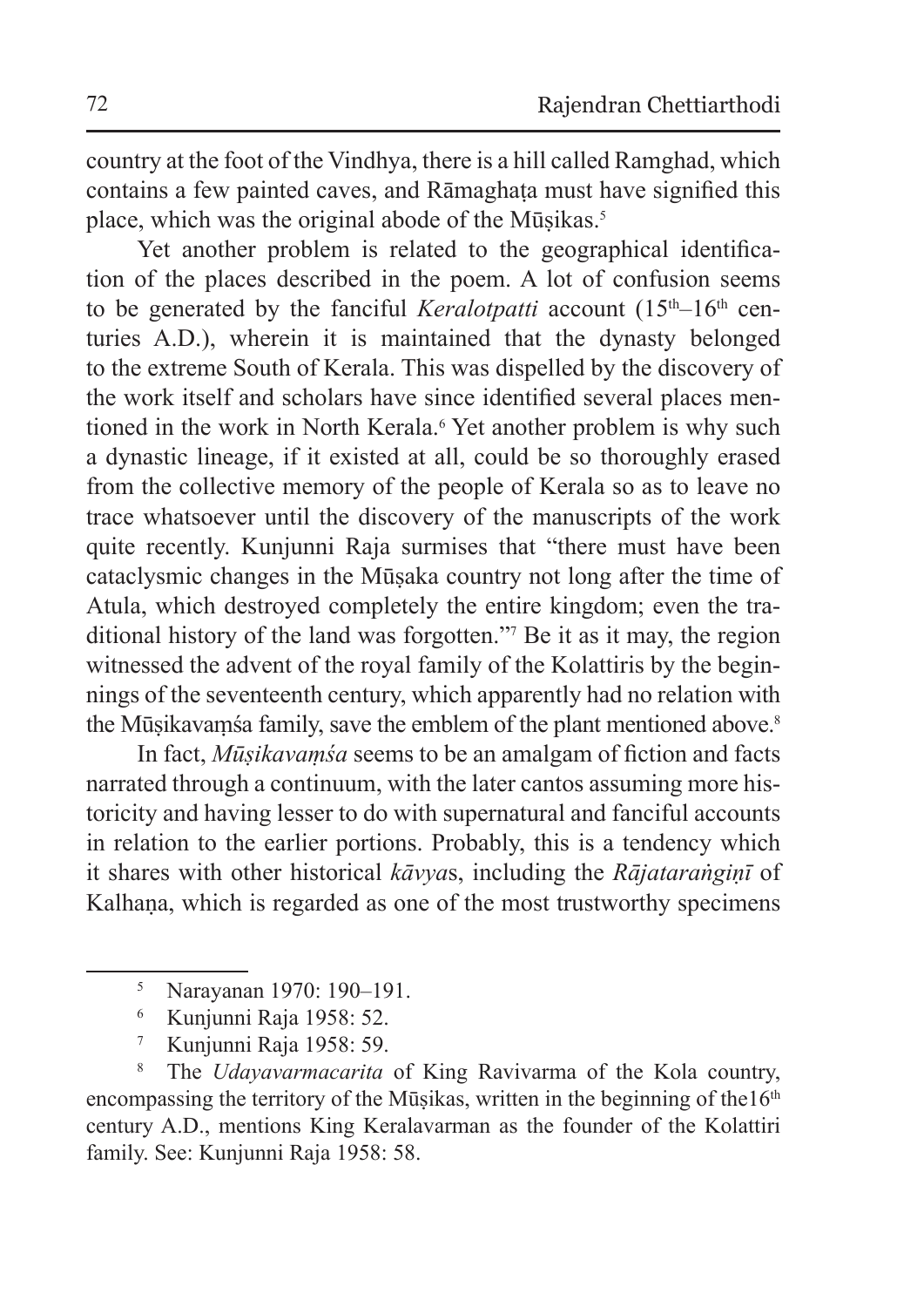of Sanskrit historiography. It is also a fact that the author was in possession of more historical data of the period proximate to him in comparison with the remote antiquity which was a matter of mythology and hearsay. Aperusal of *Mūṣikavaṃśa* shows that it resembles other historical *kāvya*s, such as the *Rājataraṅginī* of Kalhana, in mixing fanciful elements with actual historical facts without any inhibition. However, the critical attitude which makes *Rājataraṅgiṇī* the finest historical *kāvya* of ancient India is not seen to that degree in *Mūṣikavaṃśa*, wherein the poet does not offer any critical remarks about the kings treated by him. The poem, true to the conventions of *mahākāvya*s, fulfils the requirements of elaborate descriptions of stock items such as the city and the sea. It is in the first few cantos of the poem that we find descriptions of mountains, military march, battle, seasons like spring and summer, moonrise and drinking festivals. The narration tapers into a matter of fact account of the kings succeeding Nandana, the son of Rāmaghata. The last two kings, viz. Valabha II and Śrīkaṇṭha, are treated rather elaborately, as the poet has all the historical details still fresh in memory.

When we evaluate the *Mūṣikavaṃśa* as a historical poem, many facts alluded to in the poem which can be corroborated by external evidence enhance its value. Rāmaghata Mūsika himself has now been identified with Irāmakuḍamūvar, who, as per one of the inscriptions of the Cola King Rājakesarivarman Rājādhirāja I, was killed in battle by the former.<sup>9</sup> Now *Irāma* is equivalent to Rāma and *kuḍam* to *ghaṭa*  (pot). Circumstantial evidence seems to suggest that Nandana, the son of Rāmaghaṭa, was none other than Nannan, a ruler of Elimalai mentioned in Sangham literature.<sup>10</sup> Many places of North Kerala can be identified following the descriptions of Atula. For example, the poet mentions that the famous Śiva temple at Cellur (13.51), identified with Perimcellur, was built by king Sutasoma.11 Another Śiva temple, called Vaṭukeśvara

<sup>9</sup> Unni1980: 93.

<sup>10</sup> Unni 1980: 95.

<sup>&</sup>lt;sup>11</sup> Kunjunni Raja points out that this fact is corroborated by the poet Nīlakaṇṭha in the seventeenth century through his Malayalam Campū work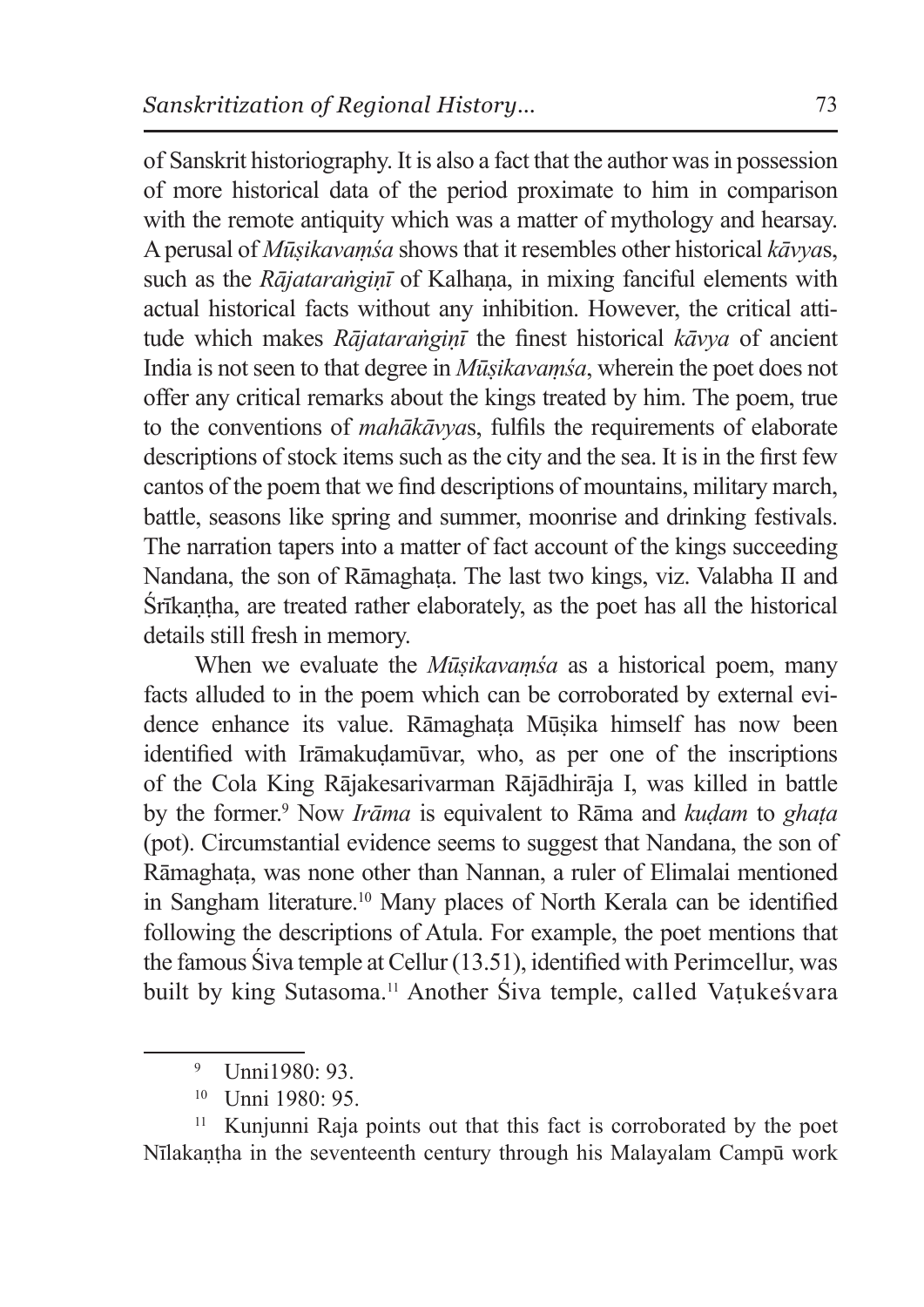temple, was established by Vaṭukavarman and at present it is known as Vateśvara, located on the east of Valarpattanam. King Āryagupta is mentioned as having established Acalapattanam, 'the city of hill', which is at present identified as the Village Kunneru (in Malayalam, *kunnu* means a mountain), situated near the Eli mountain. King Rājavarman is said to have established a huge Jaina Vihāra. Valabhapattanam, a city constructed by Valabha II, is identified with modern Valarpattanam. Another town said to have been established by him near the Killā river is Mārāhi, identified with modern Māṭāyi. The place Ahiraṇeśvara (11.69, 15.39, 15.48) is identified with modern Pāppiniśśeri. Other places mentioned in the poem include Kolam (12.42), sometimes identified as Pantalayini Kollam of modern Kerala, Bhaṭasthalī (13.6., 13.9., 13.12., 13.18.), identified as modern Vataśśeri, and Marupuram (13.26). The poem makes two references to Śrīmūlvāsa, which was either a Buddhist or Jaina monastery, as it is variously described as that belonging to Jina (12.96) and Sugata (14.25). The poem refers to King Vikramarāma rescuing the place from sea erosion by building a wall. Valabha II is said to have visited the shrine on his return from his unsuccessful expedition. The place has been identified as the sea shore west to modern Pallikkunnu, mentioned as Vihāradurga in the poem. Probably, one of the most interesting historical facts mentioned in the poem is the transition of the succession of kings from the patrilineal system to the matrilineal one at about the11th century. It is mentioned in the poem that Nandinī, the Cedi princess, the wife of Īśānavarman II, prayed to goddess Durgā that henceforth the sons of the women of her lineage alone should be the kings of the Mūṣika royal family and it was granted. Evidently, this story is grafted to the work to have divine sanction for the adoption of a local custom of succession to a dynasty following another convention of succession.

called *Cellurnāthodayam*. See Kunjunni Raja 1958: 54f.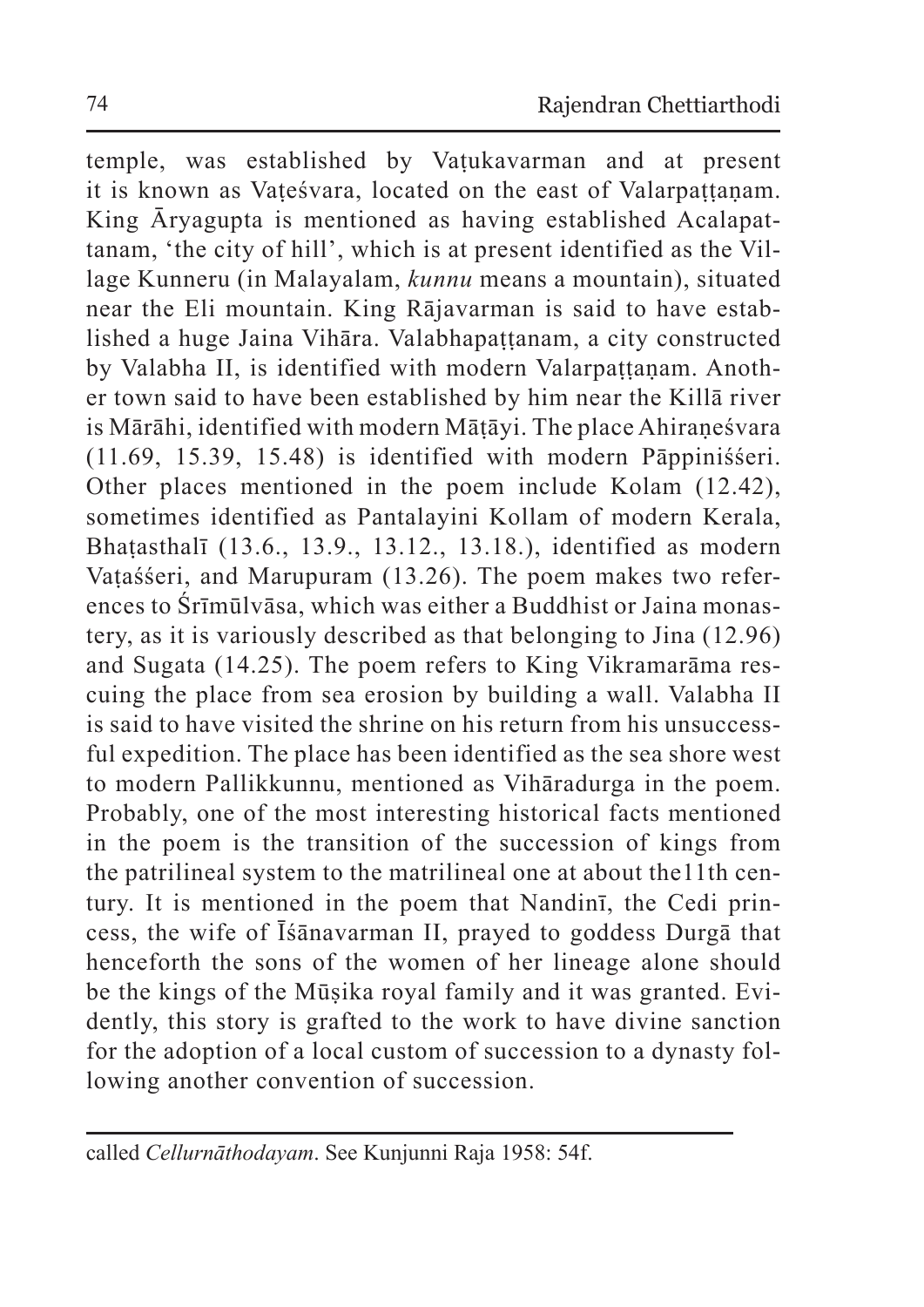The mythical account of the origin of the Mūṣika race and the story of the first king consecrated by Paraśurāma may be attempts to give legitimacy to the race of Śrīkantha, the patron of the poet, whose forefathers have been described as the rulers of the Hehaya kingdom. Warder shows how the myth of Paraśurāma as the creator of the region of seven 'Konkaṇas', consisting of Pūrvāyata, Paryāyata, Ṭhaṇa, Paraṭhāṇa, Haiva, Tulu and Mala(ya) figure in one of the texts of *Mayūravarmacarita* of Bimnāha.<sup>12</sup> In the Kerala region, the myth has a different theme. Here, in the anonymous Keralotpatti, Paraśurāma is introduced as throwing his axe from Gokarna to Kanyākumārī to reclaim the land underneath the sea. The reclaimed regions are Tulu, Mūṣika, Kerala and Kūpaka. Atula's mention of Paraśurāma as the consecrator of the Mūṣika race, read in this context, signifies an attempt to integrate *kṣatriya*s and *brāhmaṇa*s. Other supernatural references in the work include the destruction of the rat by the wrathful glance of the queen, the metamorphosis of the rat into the Parvatapurusa, the gift of divine missiles by Rāma to Ghaṭamūṣika and the divine vision of the goddess Durgā experienced by Queen Nandinī, in which the goddess grants her the wish that the Mūṣika kingdom will pass on to the progeny of her line. These stories also have a function to perform. They are attempts to legitimatize the Mūṣika race and the matrilineal system of inheritance adopted by the race later.

The framework of *Mūṣikavaṃśa* becomes more intelligible to us when examined against the literary conventions of a *mahākāvya* of classical Sanskrit literature. It should be remembered that while writing *Mūṣikavaṃśa*, Atula was documenting history in Sanskrit medium, simultaneously writing a *mahākāvya*, satisfying the norms of classical poetry. An analysis of the work will lead us to appreciate how far the poet has adhered to the literary conventions of a *mahākāvya* in the composition of the work, as illustrated in the following table:

<sup>12</sup> Warder 1992: 31.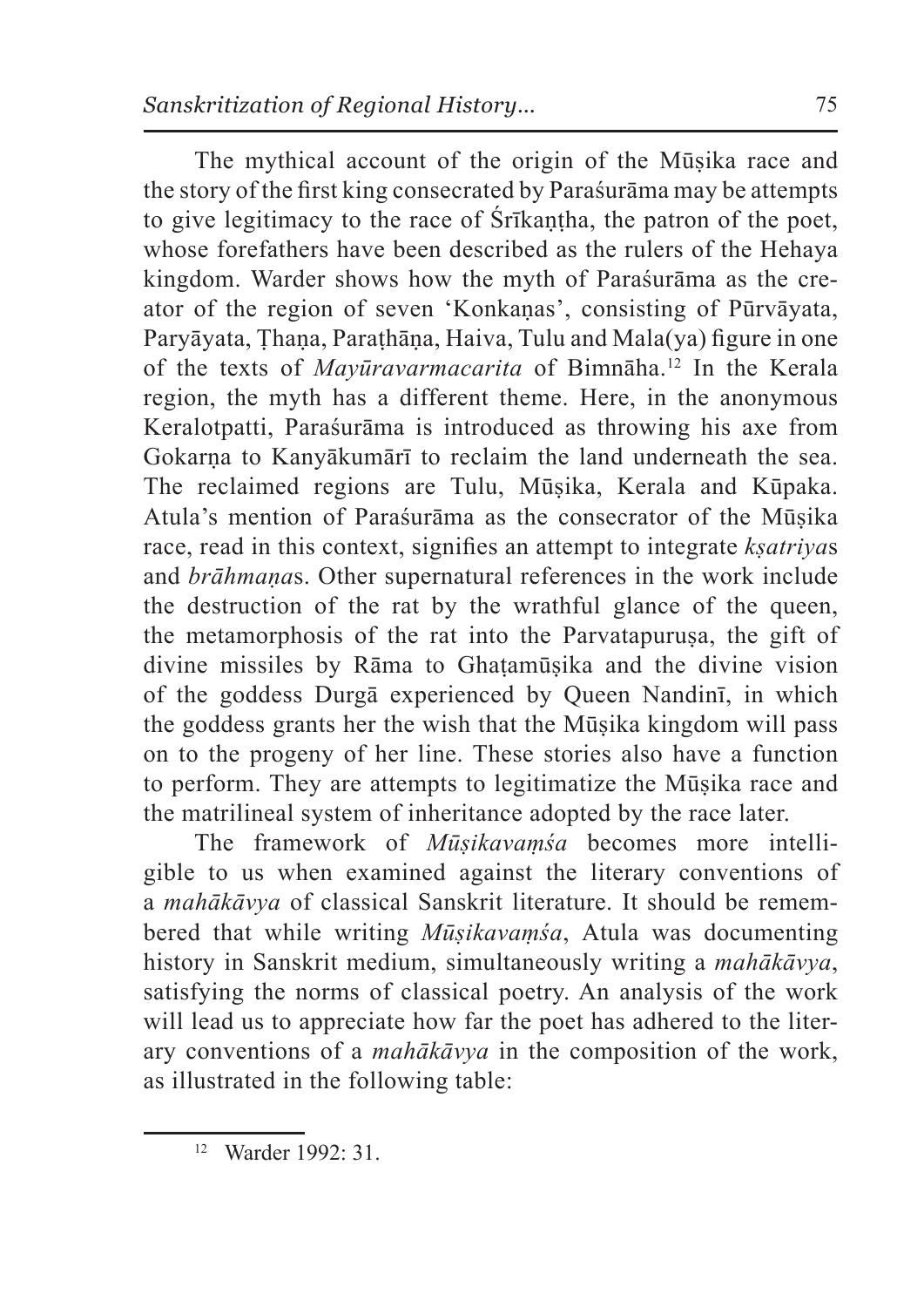| <b>Item</b>                                                                          | <b>Context</b>                             | Location<br>(Canto) |
|--------------------------------------------------------------------------------------|--------------------------------------------|---------------------|
|                                                                                      |                                            |                     |
| Formal beginning                                                                     | No                                         | No                  |
| [benediction $(\overline{a}\overline{s}is)$ , salutation<br>(namaskriyā) or a state- |                                            |                     |
| ment of fact (vastunirdeśa)]                                                         |                                            |                     |
|                                                                                      |                                            | xi                  |
|                                                                                      | Acalapattanam<br>Mārāhi                    | xiv                 |
| City                                                                                 | Valabhapattanam                            | $\dot{x}$ iv        |
|                                                                                      |                                            |                     |
| Mountain                                                                             | Mount Eli being seen<br>by Rāmaghaṭamūṣika | iii                 |
|                                                                                      |                                            |                     |
| Season                                                                               |                                            |                     |
| (i)Autumn                                                                            | Rāmaghaṭamūṣika prepares                   | ii.                 |
|                                                                                      | for the conquest of four<br>directions     |                     |
|                                                                                      |                                            |                     |
| (ii)Spring                                                                           | Being enjoyed by Nandana                   | vii                 |
|                                                                                      |                                            |                     |
| (iii)Summer                                                                          | Being enjoyed by Nandana                   | vii                 |
| Moonrise                                                                             | Being enjoyed by Nandana                   | ix                  |
| Sunrise                                                                              | Being enjoyed by Nandana                   | $\mathbf{x}$        |
| Sport in Park                                                                        | $\rm No$                                   | No                  |
| Watersport                                                                           | Nandana                                    | viii                |
|                                                                                      | Lovers in the kingdom                      |                     |
| Drinking                                                                             | of Nandana                                 | $\mathbf x$         |
| Amorous festival                                                                     | Nandana                                    | viii                |
| Separation                                                                           | $\rm No$                                   | No                  |
|                                                                                      | Rāmaghaṭamūṣika marrying                   |                     |
|                                                                                      | Bhadrasenā                                 | vi                  |
|                                                                                      | Īśānavarman marrying                       |                     |
| Marriage                                                                             | the Cedi princess                          | xii                 |
| Rise of a prince                                                                     | Rāmaghaṭamūṣika                            | $\ddot{\rm ii}$     |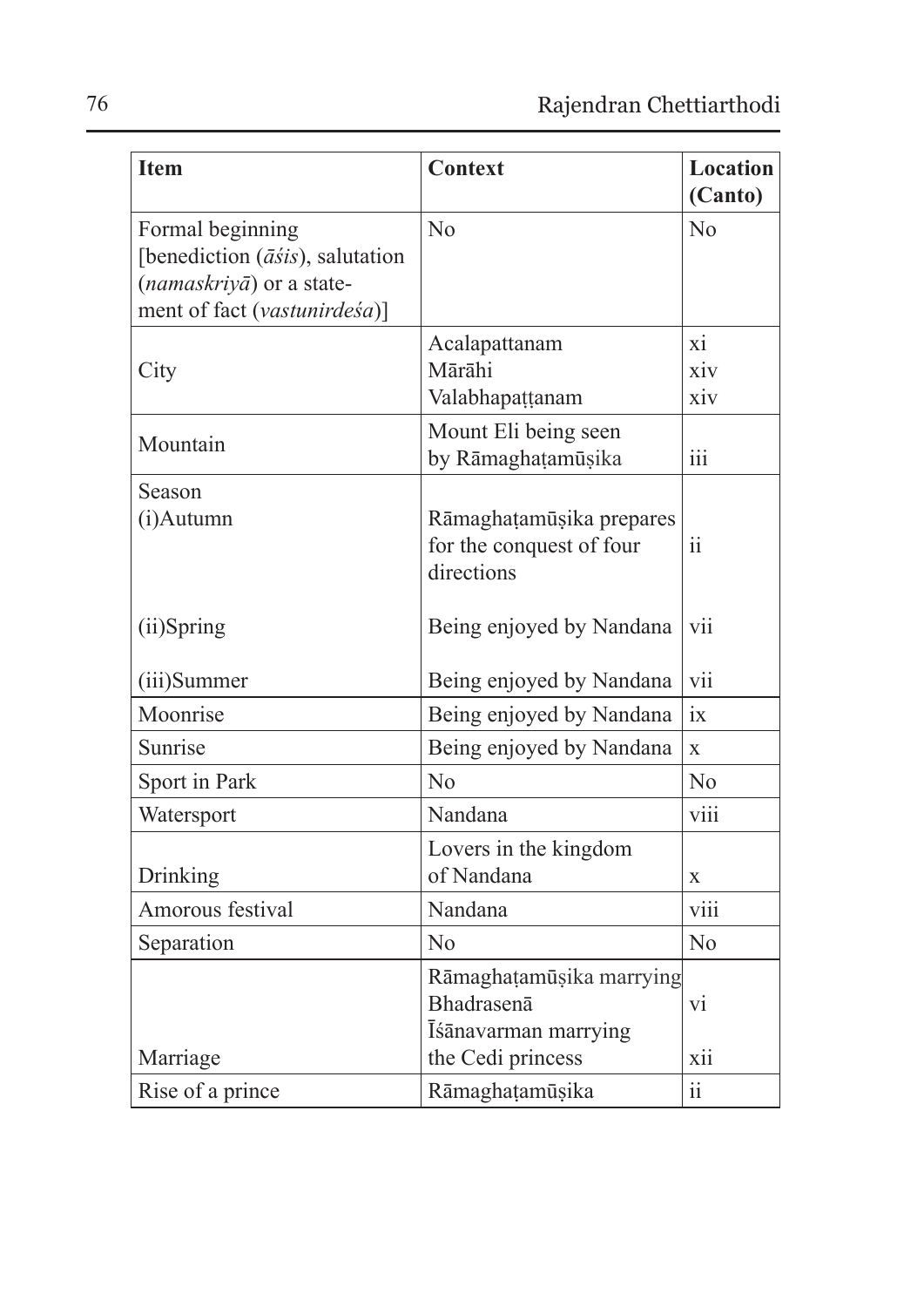| <b>Item</b>          | Context                                            | Location<br>(Canto) |
|----------------------|----------------------------------------------------|---------------------|
| Strategic discussion | Between Mahānāvika<br>and Rāmaghaṭamūṣika          | 1V                  |
| Messenger            | Sent by Rāmaghaṭamūṣika<br>to the court of Magadha | V                   |
| Military march       | Rāmaghaṭamūṣika                                    | V                   |
|                      | Rāmaghatamūşika vs<br>King of Magadha              | vi                  |
|                      | Kuñcivarman vs Raghupati,<br>King of Kerala        | xii                 |
| <b>Battle</b>        | Valabha vs Vikramarāma                             | <b>XIV</b>          |
| Victory of the King  | Rāmaghaṭamūṣika                                    | vi                  |

The lacunae in the text deprive us of the opportunity to understand the real beginning of the *kāvya*, ie. whether it was in the form of benediction (*āśis*), salutation (*namaskriyā*) or a statement of fact (*vastunirdeśa*). While descriptions themselves tend to be more conventional and stereotyped than realistic, we do find some very interesting exceptions wherein the poet shows great skill of observation and eschews the tendency to mechanically follow standard descriptions found elsewhere. Let us take, for example, the typically local sights accosting king Rāmaghaṭamūṣika in the vicinity of the city of Kolam, featuring trees and plants of the locality.

The King saw bananas on the outskirts of Kolā with their leaves like hand waved in the wind As if wishing to obtain some support when they were exhausted by their excessive loads of fruit. The Lord of the Earth rejoiced abundantly in villages at the scents of the splitting buds indicating the blossoms Of groves of betel and forests of coconut, suddenly brought by the wind.<sup>13</sup>

<sup>13</sup> *Mūṣikavaṃśa*, II.56–57. The translations are of A. K. Warder (Warder 1992: 35).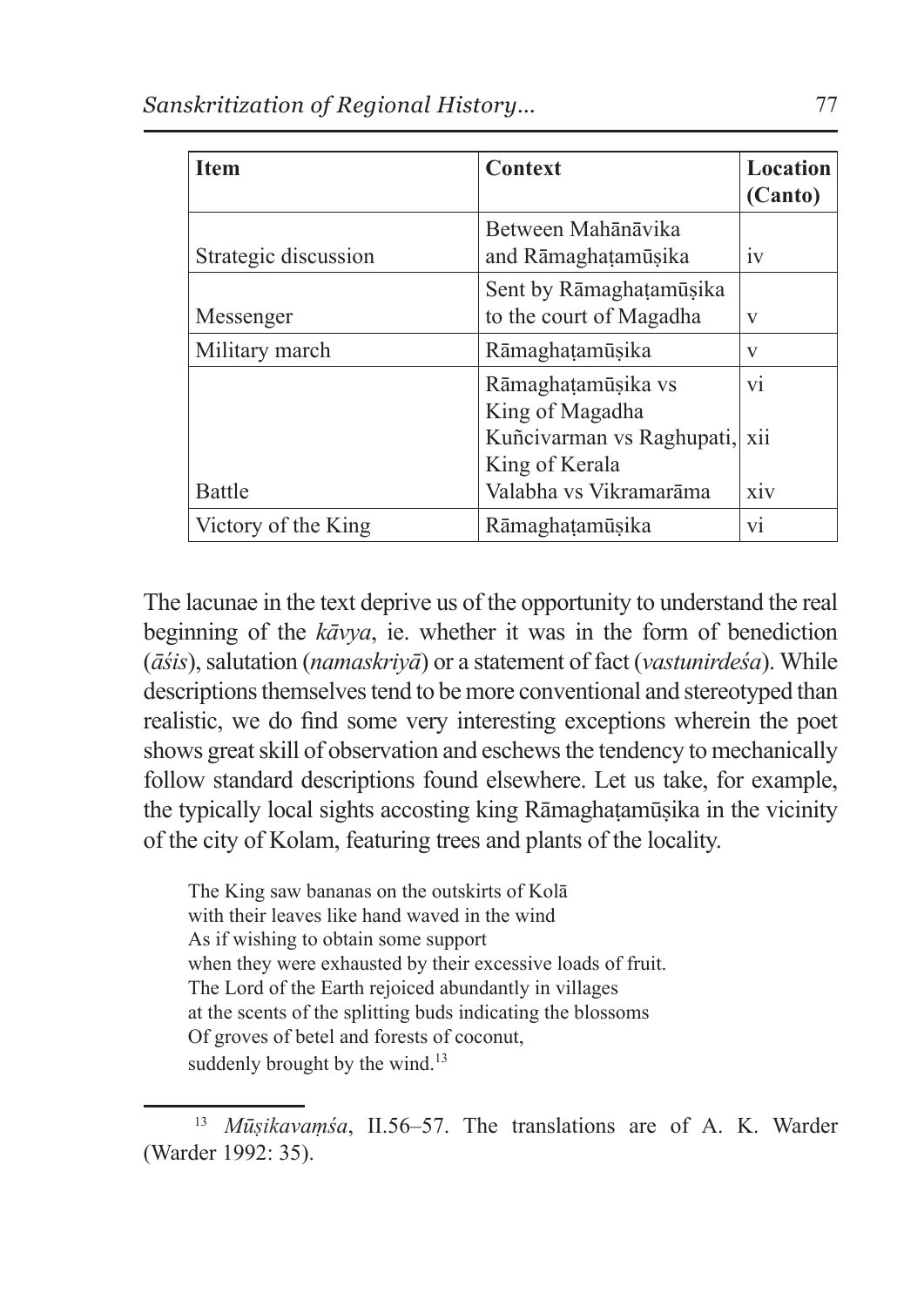However, generally, as in the case of the Eli mountain, the poet follows the convention by describing it as having peaks covered with snow like the Himālayas. Many other descriptions, such as those of spring, moonrise, water-sport and amorous sport, are mainly for the fulfilment of the requirements of a *sargabandha* and no contextual requirements seem to necessitate them. On the other hand, the political items which are supposed to be the structural elements of the *mahākavya*, such as the description of the messenger, birth of a prince, march and battles, are very much an integral part of the narration. Thus, Atula describes how a messenger of Rāmaghaṭamūṣika goes to the court of the king of Magadha and warns him of the consequences of a war. The battles between Rāmaghaṭamūṣika and the king of Magadha and between Kuñcivarman and Raghupati as well as the birth of Rāmaghaṭamūṣika are the cases in point.

From all the above remarks, one can clearly see that the poet Atula reworked the historical facts about the lineage, which were at his disposal, to fashion a narrative in the classical mould similarly to the *Raghuvamśa* so as to represent local history in the Sanskrit language, which was undergoing the process of entrenchment in the court culture of Kerala. Roughly two centuries before the poet, Kerala had already witnessed the blossoming of Sanskrit literature through the works of Kulaśekhara of Mahodayapura, who, apart from being a great patron of Sanskrit, had composed the two dramas of *Subhadrādhanañjaya* and *Tapatīsaṃvaraṇa*. The philosopher Śaṅkarācārya and the playwright Śaktibhadra lived even earlier than him, though the former seems to have composed his works outside Kerala. Thus, Atula had a clear cut task before him: to represent local history in a language of pan-Indian prestige. It seems that he had to sanskritize the spelling of both the personal names and place names in the vernacular while writing his poem. There is no reason to doubt the identification of King Rāmaghaṭamūṣika with Irāmakuḍamūvar and Nandana with Nannan. The Sanskrit terms used to denote these kings in the poem are paralleled by the Sanskrit place names used throughout the work to represent local place names. There seems to be no doubt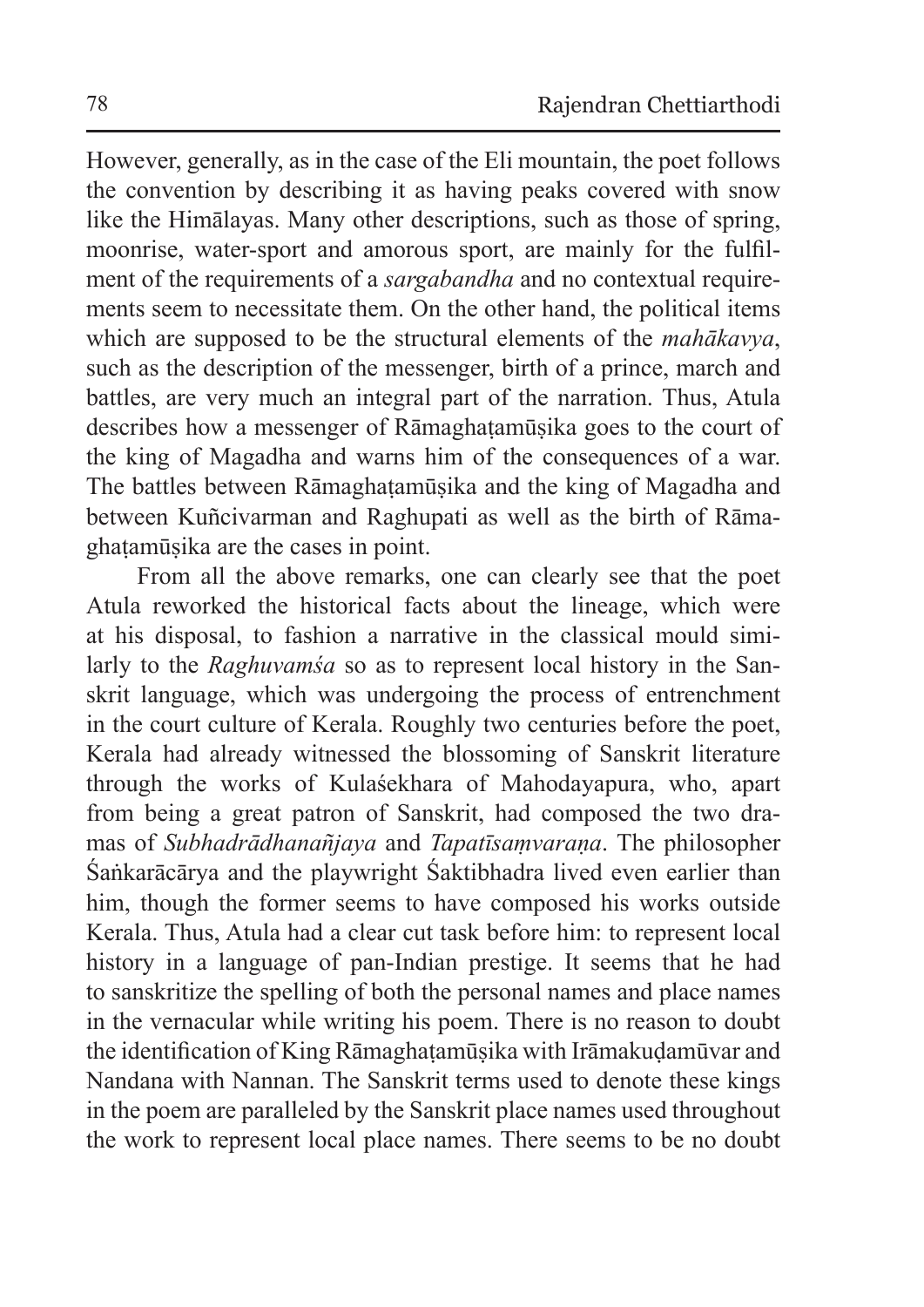that the process undertaken was the sanskritization of local history. Also, the poet seems to have consciously tried to uphold the pan-Indian roots of the lineage with frequent references to its link with kingdoms such as the Hehayas and Cedis and Magadha and references to conquests outside the region comprising the west coast.

To conclude, it may be reiterated that a study of *Mūṣikavaṃśa* proves to be extremely interesting as a case study of traditional Indian historiography. Here, one can see an attempt to represent regional history using conventions of classical poetry. The reigning kings of the dynasty are, thus, meaningfully linked with their pan-Indian tradition. Though the local touch is not altogether excluded, the accent of the work has been placed on the ideal life of kings as portrayed in works dealing with kings in classical Sanskrit poetry.

## **References:**

- Balakrishnan Nair, Cirakkal T. 1971. Musikavamsakavyam-Kolattunattile cila nadikal. In: *Vijnanakairali*. Vols. 9 & 11. Trivandrum: 789-790*.*
- Gundert, H. (ed.). 1843. *Keralotpatti.* Mangalore.
- Kunjunni Raja, K. 1958. *Contribution of Kerala to Sanskrit Literature*. Madras: University of Madras.
- Narayanan, M. G. S. 1970. Musikavamsa as a source of Kerala's History. In: *Pratibhanam*. Trivandrum: 189–191.
- Pollock, S. 2006. *The Language of the Gods in the World of Men*. Berkely: University of California Press.